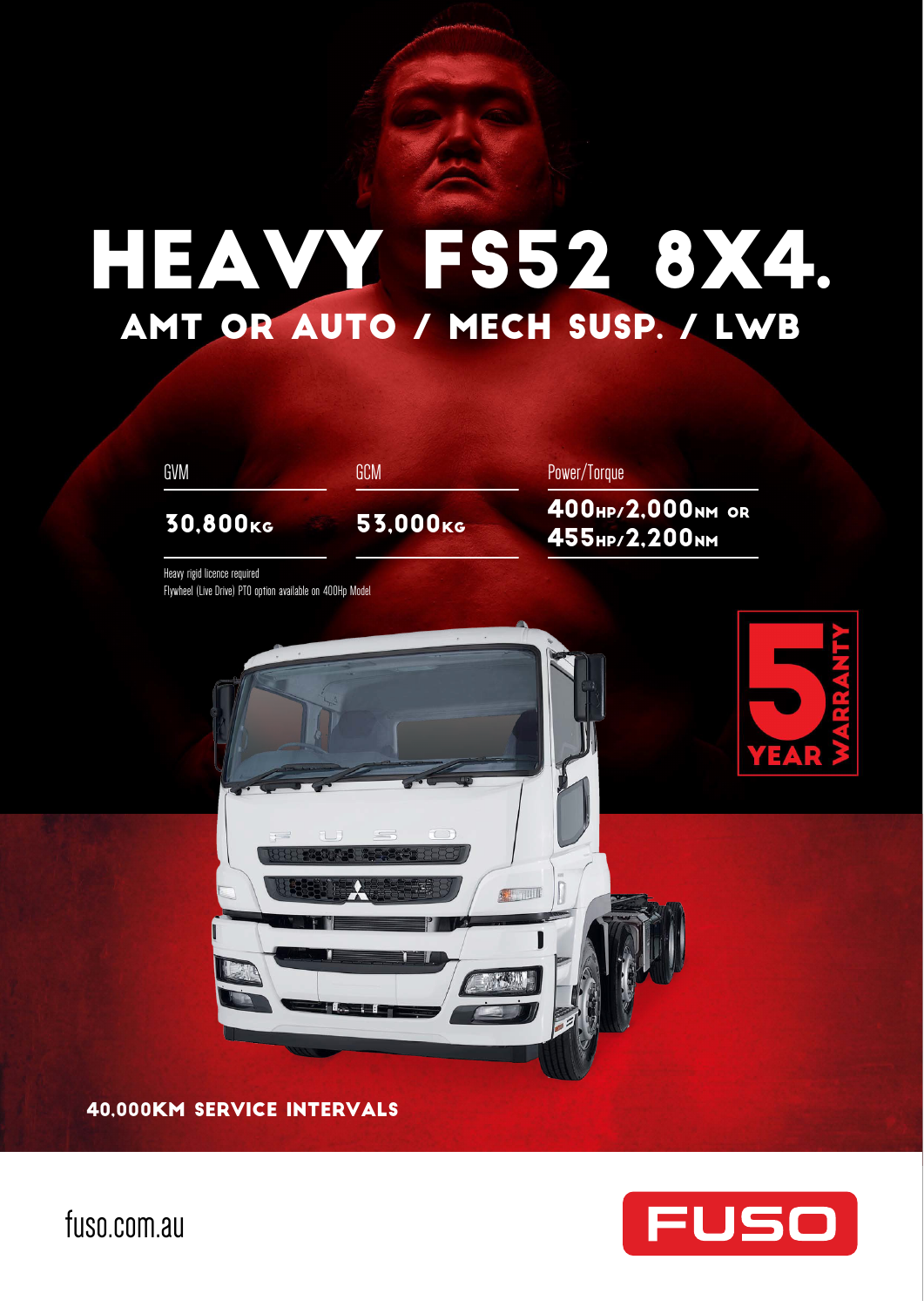### **SPECIFICATIONS**

### **MODEL**

**ENGINE** 

- 
- A 8x4 FS52 400hp LWB 12 Sp. AMT (FS52SS3VFAA) 5870mm 30,800kg 53,000kg 53,000kg 53,000kg 53,000kg 53,000kg 53,000kg
- B 8x4 FS52 455hp LWB 12 Sp. AMT (FS52SS5VFAA) 5870mm 30,800kg 30,800kg 53,000kg 53,000kg 53,000kg 53,000kg 53,000kg 53,000kg 53,000kg 53,000kg 53,000kg 53,000kg 53,000kg 53,000kg 53,000kg 53,000kg 53,000kg 53,000kg 53,000k 8x4 FS52 400hp LWB 6 Sp. AUTO (FS52SS3FAA)

### **WHEEL BASE**

## GVM

GCM

### **TRANSMISSION**

| <b>Engine Version</b>   | A C<br>FUSO OM457-T3<br>Diesel                                                                  | в<br><b>FUSO OM457-T5</b><br>Diesel                 |  |
|-------------------------|-------------------------------------------------------------------------------------------------|-----------------------------------------------------|--|
| Configuration           | 6 Cyl. In-line OHV                                                                              |                                                     |  |
| Type                    |                                                                                                 | Waste-gate Turbocharged with Air to Air Intercooled |  |
| Displacement            | 12 litre (11967cc)                                                                              |                                                     |  |
| Bore                    | 128mm                                                                                           |                                                     |  |
| Stroke                  | 155mm                                                                                           |                                                     |  |
| Power (DIN)             | A C                                                                                             | в                                                   |  |
|                         | 295kW @ 1900 rpm                                                                                | 335kW @ 1900 rpm                                    |  |
| Torque (DIN)            |                                                                                                 |                                                     |  |
|                         | 2000Nm @ 1100 rpm                                                                               | 2200Nm @ 1100 rpm                                   |  |
| Maximum Engine Speed    | 2100 rpm                                                                                        |                                                     |  |
|                         | Cooling System / Oil Cooler Water cooled, 32.0L capacity/ Plate type engine oil<br>cooler       |                                                     |  |
| Air Cleaner             | Paper Element Type with Restrictor Indicator. Vertical<br>Intake Mounted on Clean Air Side (RH) |                                                     |  |
| <b>Emission Control</b> | Selective Catalytic Reduction (SCR)                                                             |                                                     |  |
| <b>Emission Level</b>   | ADR 80/03 - Euro 5                                                                              |                                                     |  |

|            |     |      |      |                                              |                                                 |      |      |      | 2500<br>2000<br>1750 | <b>TORQUE (Nm)</b> |
|------------|-----|------|------|----------------------------------------------|-------------------------------------------------|------|------|------|----------------------|--------------------|
|            |     |      |      | T3 Rating (400 Hp) (<br>T5 Rating (455 Hp) · |                                                 |      |      |      | 1500                 |                    |
|            | 350 |      |      |                                              |                                                 |      |      |      | 1250                 |                    |
|            | 325 |      |      |                                              |                                                 |      |      |      | 1000                 |                    |
|            |     |      |      |                                              |                                                 |      |      |      | 750                  |                    |
|            | 300 |      |      |                                              |                                                 |      |      |      |                      |                    |
| POWER (kW) | 275 |      |      |                                              |                                                 |      |      |      |                      |                    |
|            | 250 |      |      |                                              |                                                 |      |      |      |                      |                    |
|            | 225 |      |      |                                              | T3 Rating (400 Hp)<br><b>T5 Rating (455 Hp)</b> |      |      |      |                      |                    |
|            | 200 |      |      |                                              |                                                 |      |      |      |                      |                    |
|            |     | 1000 | 1200 | 1400                                         | 1600                                            | 1800 | 2000 | 2200 |                      |                    |
|            |     |      |      |                                              | <b>ENGINE SPEED (rpm)</b>                       |      |      |      |                      |                    |

**FUEL** 

| <b>Injection System</b>     | Electronically Controlled Unit Pump Injection  |
|-----------------------------|------------------------------------------------|
| Tank Type                   | Rectangular Steel Tank with Locking Cap        |
| Fuel Capacity *             | 400 Litres                                     |
| Filtration                  | Filter with Water Separator and Dash Indicator |
| <b>AdBlue Exhaust Fluid</b> | 40 Litres, Tank fitted with                    |
| Capacity                    | locking AdBlue cap                             |
| Speed Limiter               | Speed Limited 100km/h                          |
| <b>Notes</b>                | *Max Fill to approx 95% of Air Capacity        |
|                             |                                                |

#### COOLING

Fan Drive Thermo modulated continuous control (Viscous) Radiator **Corrugated Fin with Expansion Tank** 

| <b>ELECTRICAL</b>            |                     |
|------------------------------|---------------------|
| Voltage                      | 24V Negative Ground |
| <b>Alternator Capacity</b>   | 24V-80 amp          |
| Starter Capacity             | 24V-7.0kW           |
| <b>Battery Capacity</b>      | 2x12V, 150Ah/20hr   |
| <b>Battery Specification</b> | 2x145G51 (N150)     |
| Headlamp Type                | Halogen             |
| <b>Headlamp Capacity</b>     | Low beam 2x70W      |
|                              | High beam 2x70W     |
| Fog Light                    | Halogen             |
|                              |                     |

| <b>CLUTCH</b>           |                                       |          |
|-------------------------|---------------------------------------|----------|
| Clutch Model            | A B<br>FUSO C12W43P                   | С<br>N/A |
| Type                    | Single Plate                          | N/A      |
| Operation/Specification | Automated Manual<br>(no clutch pedal) | N/A      |

| Version     | A B<br>FUSO Automated<br>Manual G230-12<br>(INOMAT-II)                                                                                                                                                                                                                 | C<br>Allison Automatic<br>HD4000                                                               |
|-------------|------------------------------------------------------------------------------------------------------------------------------------------------------------------------------------------------------------------------------------------------------------------------|------------------------------------------------------------------------------------------------|
| Type/Speeds | 12 Speed Automated<br>Manual with<br>Auto and Manual<br>Modes                                                                                                                                                                                                          | 6 Speed                                                                                        |
| Features    | Crawler Mode<br>Skip Shift Function for Systems.<br>Light Loads<br>ECO Mode to Minimise Torque Ratio:<br>Fuel Usage                                                                                                                                                    | Generation 5 Control<br><b>Torque Convertor/Stall</b><br>TC541/1.897.                          |
| Ratios      | 1st: 11.672<br>2nd: 9.101<br>3rd: 7.055<br>4th: 5.501<br>5th: 4.400<br>6th: 3.430<br>7th: 2.652<br>8th: 2.068<br>9th: 1.603<br>10th: 1.250<br>11th: 1.000<br>12th: 0.779<br>RHigh: 9.101<br>RLow: 11.673<br>Torque limited to<br>1775Nm from 1st to 3rd<br>and Reverse | 1st: 3.510<br>2nd: 1.906<br>3rd: 1.429<br>4th: 1.000<br>5th: 0.737<br>6th: 0.639<br>Rev. 4.800 |
| PTO Opening | LH Side and Rear of<br><b>XMSM</b>                                                                                                                                                                                                                                     | <b>Top Mount Only</b>                                                                          |

### **PROPELLER SHAFT**

Type Two Main Shafts GW5E2200

### **FRONT AXLE**

| Axle Version | FUSO F090T                             |
|--------------|----------------------------------------|
| Type         | Reverse Elliot 'l' Beam                |
| Capacity *   | 15000kg total                          |
| <b>Notes</b> | *See MAX LOADING for vehicle capacity. |

Inter-axle Shaft P12

### **FRONT SUSPENSION**

Type Long Taper Leaf (Load Sharing) with Double Acting Shock Absorbers Size 1500x90mm Leaves

#### **REAR AXLE** Type Full Floating Hypoid Type Tandem Drive with Inter-Axle Diff Lock Axle Version FUSO R10/D10<br>Capacity\* 21600kg 21600kg Ratio A B C 4.625:1 6.166:1 Notes \*See MAX LOADING for vehicle capacities

### **REAR SUSPENSION**

### **MAX LOADING**

| Front | А<br>13000kg | в<br>13000kg                            | 13000kg |
|-------|--------------|-----------------------------------------|---------|
| Rear  | 21600kg      | 21600kg                                 | 21600kg |
| Total | 30800kg      | 30800kg<br>34000kg (with<br>H34 Option) | 30800kg |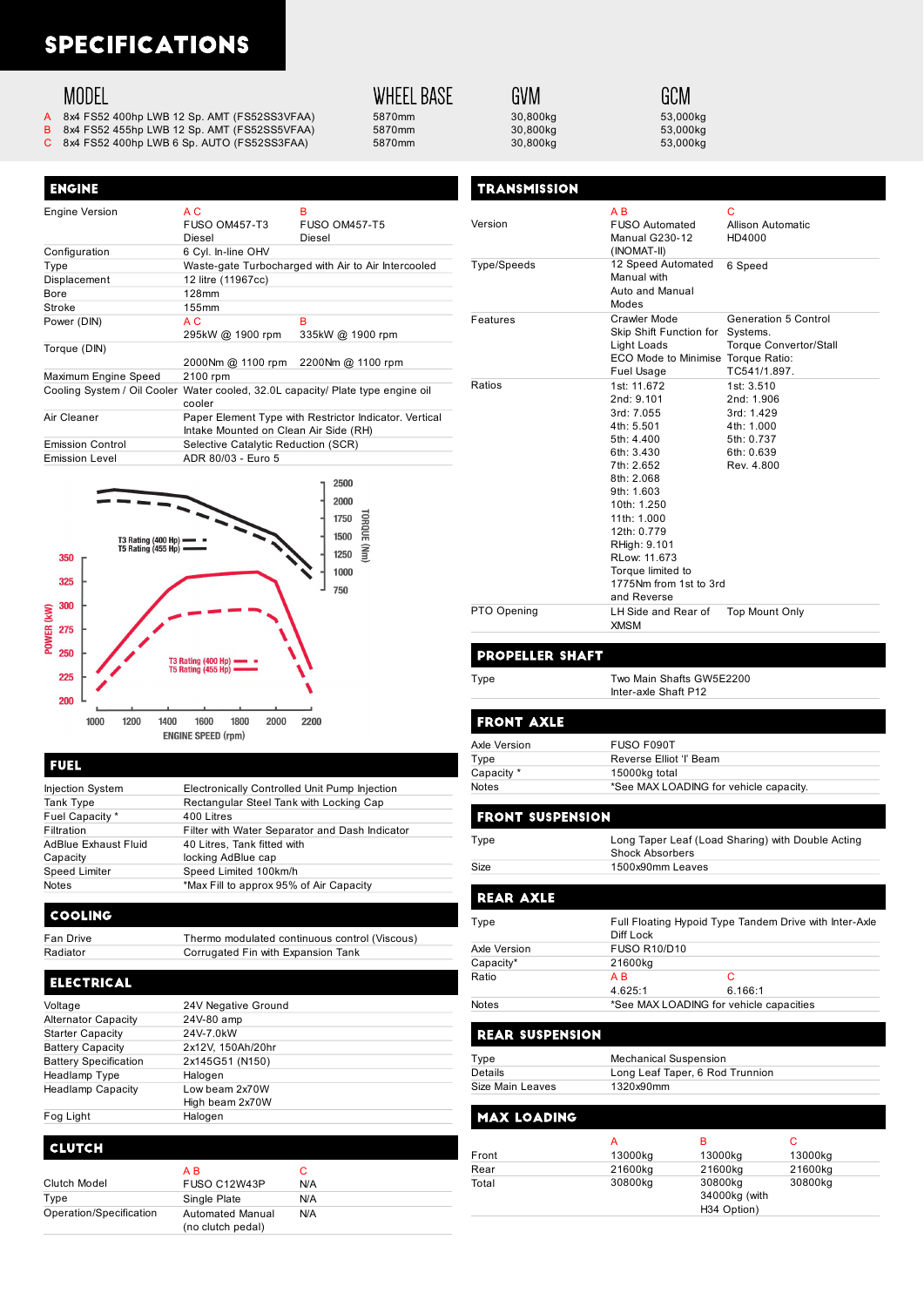### **SPECIFICATIONS**

### **MODEL**

Options

**OPTIONS** 

- 
- A 8x4 FS52 400hp LWB 12 Sp. AMT (FS52SS3VFAA) 5870mm 30,800kg 30,800kg 53,000kg 53,000kg 53,000kg 53,000kg 53,000kg 53,000kg 53,000kg 53,000kg 53,000kg 53,000kg 53,000kg 53,000kg 53,000kg 53,000kg 53,000kg 53,000kg 53,000k
- B 8x4 FS52 455hp LWB 12 Sp. AMT (FS52SS5VFAA) 5870mm 30,800kg 30,800kg 53,000kg 53,000kg 53,000kg 53,000kg 53,000kg 53,000kg 53,000kg 53,000kg 53,000kg 53,000kg 53,000kg 53,000kg 53,000kg 53,000kg 53,000kg 53,000kg 53,000k 8x4 FS52 400hp LWB 6 Sp. AUTO (FS52SS3FAA)

R11: Flywheel (Live Drive) PTO

**WHEEL BASE** 

H34: 34000kg GVM / 34000kg GCM for 'Special Vehicles' such as Concrete Pumpers

B

| GVM    |
|--------|
| 30.800 |
| 30.800 |
|        |

GCM

### **MULTI-MEDIA PACKAGE**

| Satellite Navigation           | Maps with heavy vehicle weight, length, height &<br>hazardous material selectable restrictions with 3 years<br>of Map updates |
|--------------------------------|-------------------------------------------------------------------------------------------------------------------------------|
| Colour Display                 | 6.1 inch LCD with touch screen control                                                                                        |
| <b>Phone Connectivity</b>      | Bluetooth® hands free                                                                                                         |
| Audio Visual Entertainment     | CD/DVD player<br>Digital radio DAB+<br>(also AM/FM for areas not covered by DAB+)<br>USB port for iPod $@*$ & other devices   |
| Reversing Camera<br>Compatible | Display can accept up to 3 cameras#                                                                                           |
| <b>Notes</b>                   | * iPod® compatibility requires an additional licenced<br>cable<br># Cameras available through spare parts                     |

### **STANDARD FEATURES**

| Airbag(s)              | Driver's Air Bag and Seat Belt Pre-tensioners                                                                                                                                                                                                                                               |                                                                                                                                                                                                                                     |  |
|------------------------|---------------------------------------------------------------------------------------------------------------------------------------------------------------------------------------------------------------------------------------------------------------------------------------------|-------------------------------------------------------------------------------------------------------------------------------------------------------------------------------------------------------------------------------------|--|
| Hill Start System      | A <sub>R</sub>                                                                                                                                                                                                                                                                              | C                                                                                                                                                                                                                                   |  |
|                        | Yes                                                                                                                                                                                                                                                                                         | <b>No</b>                                                                                                                                                                                                                           |  |
| Cab Cooling & Heating  | Climate Control                                                                                                                                                                                                                                                                             |                                                                                                                                                                                                                                     |  |
| <b>Accessory Power</b> | 24V Accessory Power Outlet / Cigar Lighter                                                                                                                                                                                                                                                  |                                                                                                                                                                                                                                     |  |
| Driving                | A B<br>Suspended Driver's<br>Seat<br>Central Locking<br>Electric Windows<br>Cruise Control (range Cruise Control (range<br>40 to 100km/h)<br>LH Transom Window<br>Glass<br>Cup Holder<br><b>Fluorescent Cabin</b><br>Lamp<br><b>Trailer Package</b><br>including Trailer<br>"Stretch Brake" | С<br><b>Suspended Driver's</b><br>Seat<br>Central Locking<br>Electric Windows<br>40 to 100km/h)<br><b>LH Transom Window</b><br>Opening Rear Quarter Opening Rear Quarter<br>Glass<br>Cup Holder<br><b>Fluorescent Cabin</b><br>Lamp |  |
| Storage                | Centre Storage Console<br>Dash Storage Tray 2 DIN<br>Driver's Overhead Storage<br>Coat Hooks                                                                                                                                                                                                |                                                                                                                                                                                                                                     |  |
| Cab: External          | Fog Lights<br>Door Side Impact Beams<br>Roof Mounting Points (max. static load 70kg)<br>Front End-Outline Marker Lamps                                                                                                                                                                      |                                                                                                                                                                                                                                     |  |
| Chassis                | Integrated Front Underrun System (FUPS)<br>Reverse Warning Buzzer<br>Clear Top of Chassis Rail for ease of Body Fitment                                                                                                                                                                     |                                                                                                                                                                                                                                     |  |

#### **CAB FEATURES**

| Type                       |                                                                                                      | All Steel Forward Control Electric / Hydraulic Tilt Cab |
|----------------------------|------------------------------------------------------------------------------------------------------|---------------------------------------------------------|
| Mounting                   | Air Suspended Front and Rear                                                                         |                                                         |
| Colour                     | Natural White                                                                                        |                                                         |
| Windscreen Wipers          | Nozzles                                                                                              | 2 Speed + Intermittent Cycle with Integrated Washer     |
| <b>Rear Vision Mirrors</b> | 2 x External<br>Flat Main Mirrors Plus Convex Spotters<br>Motorised Main Mirrors, All Mirrors Heated |                                                         |
| Seating Capacity           | A C<br>3                                                                                             | в<br>2                                                  |
| Seat Belts                 | Lap Sash Belts for Outside Seating Positions<br>Lap Belt for Centre Seat                             |                                                         |
| Seat (driver)              | Suspended (ISRI)                                                                                     |                                                         |
| Seats (passenger)          | A C<br>2 Fixed                                                                                       | R<br>Single Fixed                                       |
| Sleeping                   | ADR42/04 Approved Sleeping Berth                                                                     |                                                         |
|                            |                                                                                                      |                                                         |
| <b>SERVICE INTERVALS</b>   |                                                                                                      |                                                         |
| Interval*                  | first)                                                                                               | 40,000km, 12 Months or 800 Hours (whichever occurs      |

|       | first)                                            |
|-------|---------------------------------------------------|
| Notes | * based on normal operating conditions and may be |
|       | reduced when operating under severe conditions.   |

| <b>STEERING</b>            |                                                                                                                       |  |
|----------------------------|-----------------------------------------------------------------------------------------------------------------------|--|
| Type                       | Integral Ball and Nut                                                                                                 |  |
| <b>Steering Column</b>     | Tilt/Telescopic Adjustable                                                                                            |  |
|                            |                                                                                                                       |  |
| <b>BRAKES</b>              |                                                                                                                       |  |
| Type                       | Full Air, Dual Circuit with FUSO Taper<br>Rollers, ABS plus ASR (Anti Slip Regulator)                                 |  |
| Size Front                 | 410x150mm                                                                                                             |  |
| Size Rear                  | 410x200mm                                                                                                             |  |
| Park Brake                 | Rear Wheel Spring Actuated                                                                                            |  |
| Engine                     | <b>Constant Throttle Brake</b><br>4 Levels of Retardation                                                             |  |
| Trailer                    | AВ<br>С<br>Hand Control Valve, Air N/A<br>Lines<br>Coupling and Electrical<br>Cable                                   |  |
| WHEELS & TYRES             |                                                                                                                       |  |
| <b>Wheel Type</b>          | A <sub>C</sub><br>в<br>13, Single Piece Steel 13, Single Piece Alloy<br>Disc (Including Spare) Disc (Including Spare) |  |
| <b>Wheel Size</b>          | 22.5x8.25DC                                                                                                           |  |
| <b>Wheel Stud Pattern</b>  | 10x335mm PCD                                                                                                          |  |
| <b>Tyre Size Front</b>     | 295/80R22.5 152/148                                                                                                   |  |
| <b>Tyre Size Rear</b>      | 11R22.5 148/145                                                                                                       |  |
| <b>Tyre Size Spare</b>     | 295/80R22.5 152/148<br>Provided                                                                                       |  |
| Spare Tyre Carrier         |                                                                                                                       |  |
| <b>CHASSIS</b>             |                                                                                                                       |  |
| Type                       | Reinforced Parallel Channel                                                                                           |  |
| <b>Size</b>                | 300x90x7.0mm                                                                                                          |  |
| Width                      | 840mm                                                                                                                 |  |
| <b>Tensile Strength</b>    | 540Mpa                                                                                                                |  |
| <b>INSTRUMENTS</b>         |                                                                                                                       |  |
| Gauges                     | Speedometer with Odometer<br>Tachometer<br>Air Pressure (2)<br><b>Fuel Level</b><br>Water Temperature<br>AdBlue Level |  |
| Colour Information Display | <b>Fuel Consumption</b>                                                                                               |  |
|                            | Service Indicators                                                                                                    |  |

Hour Meter and Tripmeter Oil Level Check

All Major System Faults All Major System Faults

Air Pressure Oil Pressure Park Brake Engine Overrun Engine Overheat / Low

Engine Overheat / Low Coolant Level

 $\overline{C}$ ABS ASR Turn Signal High Beam Engine Brake Brake Fog Lamp Oil Level Ad Blue Low Alternator Differential Lock Cruise Control Cab Tilt Lock

A B ABS ASR Turn Signal High Beam Engine Brake & Shift Down Brake Fog Lamp

Oil Level Ad Blue Low Alternator Differential Lock Cruise Control Cab Tilt Lock<br>Air Pressure

Oil Pressure Hill Start Park Brake Engine Overrun

Coolant Level

Warning Lamps

Warning Lamp/Buzzer